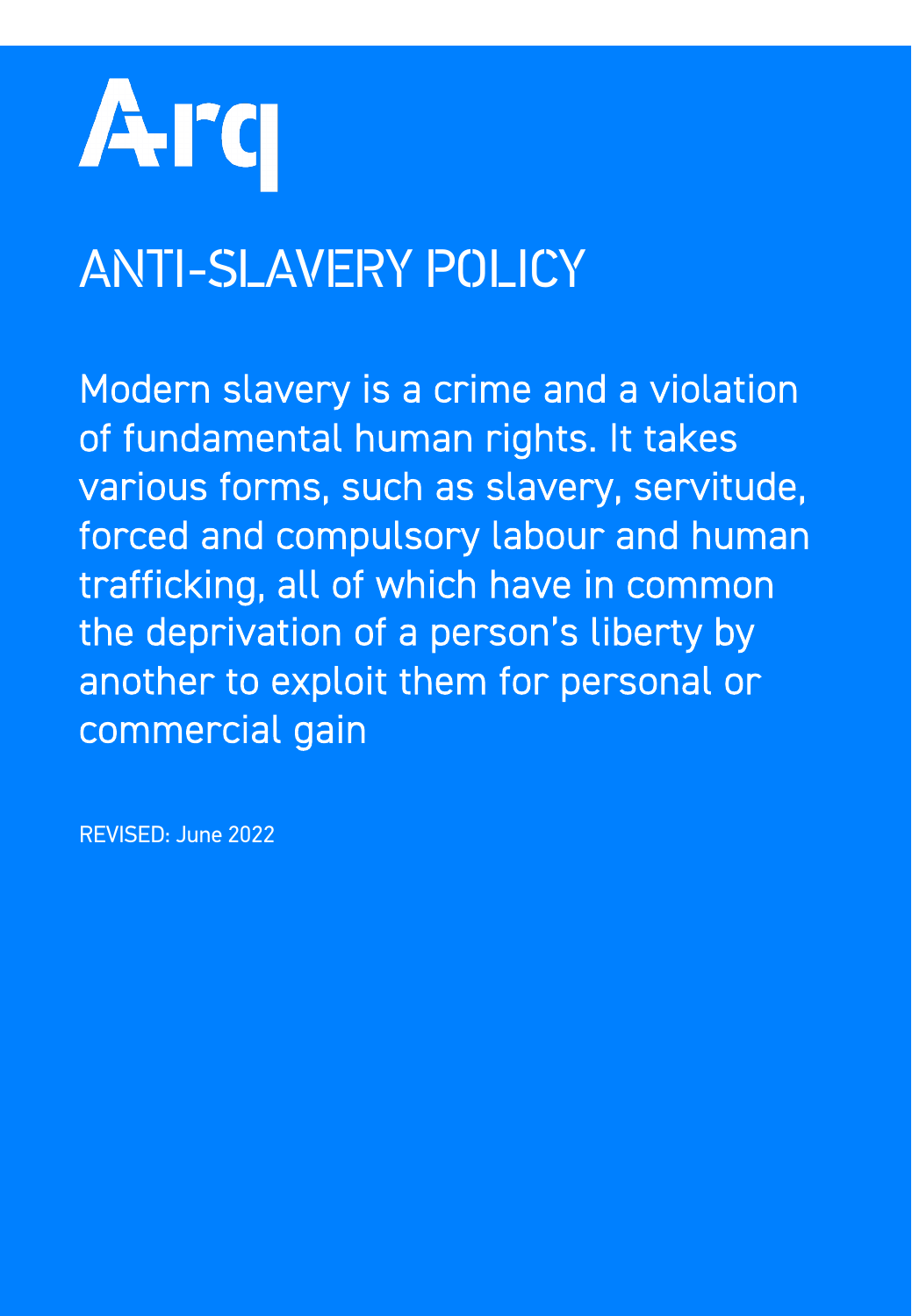Arq (the Company) has a zero-tolerance approach to modern slavery and are committed to acting ethically and with integrity in all business dealings and relationships and to implementing and enforcing effective systems and controls to ensure modern slavery is not taking place anywhere in our own business or in any of our supply chains.

Arq is also committed to ensuring there is transparency in our own business and in our approach to tackling modern slavery throughout our supply chains, consistent with our disclosure obligations under the Modern Slavery Act 2015.

Arq expect the same high standards from all our contractors, suppliers and other business partners, and as part of our contracting processes, in the coming years will include prohibitions against the use of forced, compulsory or trafficked labour, or anyone held in slavery or servitude, whether adults or children, and expect that suppliers will hold their own suppliers to the same high standards.

This policy applies to all persons working for Arq or on behalf of the Company in any capacity, including employees at all levels, directors, officers, agency workers, seconded workers, volunteers, interns, agents, contractors, external consultants, third-party representatives, and business partners.

This policy does not form part of any employee's contract of employment and the Company may amend it at any time.

### **Responsibility for the policy**

The Company has overall responsibility for ensuring this policy complies with legal and ethical obligations, and that all those under the Company's control comply with the policy. The Company has primary and day-to-day responsibility for implementing and reviewing this policy, monitoring its use and effectiveness, dealing with any queries about it, and auditing internal control systems and procedures to ensure they are effective in countering modern slavery.

Management at all levels are responsible for ensuring those reporting to them understand and comply with this policy and are given adequate and regular training on it and the issue of modern slavery in supply chains. Employee's are invited to comment on this policy and suggest ways in which it might be improved.

Comments, suggestions and queries are encouraged and should be addressed to the CEO.

## **Compliance with the policy**

The prevention, detection, and reporting of modern slavery in any part of our business or supply chains is the responsibility of all those working for us or under our control.

- You are required to avoid any activity that might lead to, or suggest, a breach of this policy.
- You must notify your line manager OR a company Director as soon as possible if you believe or suspect that a conflict with this policy has occurred or may occur in the future.
- You are encouraged to raise concerns about any issue or suspicion of modern slavery in any parts of our business or supply chains of any supplier tier at the earliest possible stage. If you believe or suspect a breach of this policy has occurred or that it may occur, you must notify your line [manager or company Director OR report it in accordance with our Wh](https://arq.com/wp-content/uploads/2021/07/Whistleblower-2021.pdf)istleblowing Policy (https://arq.com/wp-content/uploads/2021/07/Whistleblower-2021.pdf) as soon as possible.